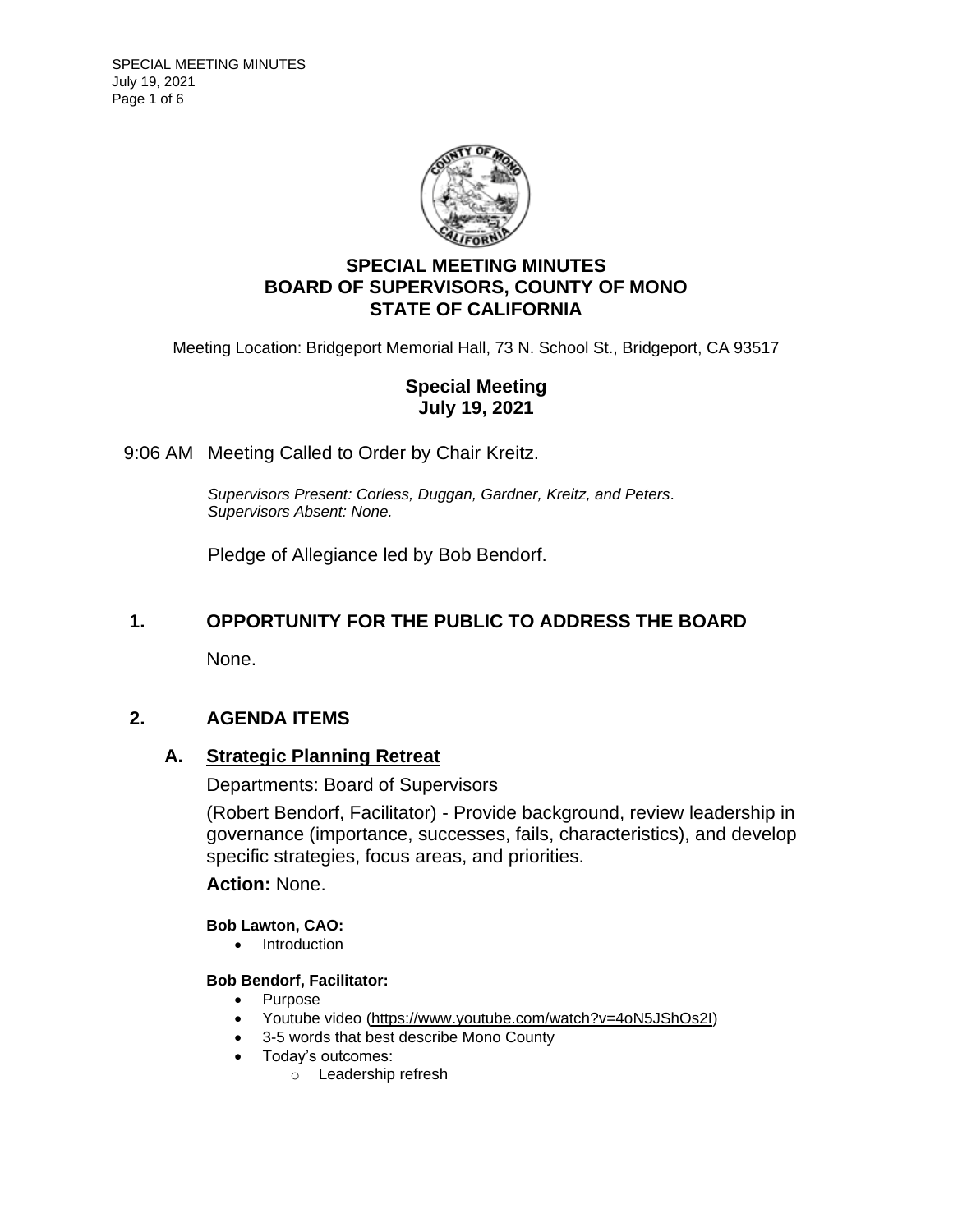- Reminders how important it is to function as a team (whether we occasionally disagree or agree)
- Think a little differently
- Commit to tackling new challenges and revisiting existing/past
- "Great leaders are always great simplifiers, who can cut through argument, debate and doubt, to offer a solution everybody can understand." – Colin Powell
- Realignment 1991/92 3 buckets
- Your outcomes
	- $\circ$  Clarity, expectations staff time, limited resource. Make sure departments are moving in the direction the Board wants them to (CAO Lawton)
	- o Direction (Assistant County Counsel Milovich)
	- $\circ$  Sustained commitment don't forget about our priorities 6 months down the road. Remain committed to seeing it through. (Chair Kreitz)
	- o Agreement on actionable priorities (Supervisor Corless)
	- o Discipline keep on task, getting it done (Supervisor Gardner)
	- $\circ$  Identify and agree to five priorities narrow down priorities (Supervisor Duggan)
	- o Realistic and attainable expectations (Supervisor Peters) ---
	- 1. Combine Supervisor Corless, Duggan, and Peters' outcomes: Identify and agree to 3-5 realistic, attainable, actionable priorities
	- 2. Combine CAO Lawton and Assistant County Counsel Milovich's outcomes: Clear directional guidance
	- 3. Sustained commitment
	- 4. Discipline

*Break: 10:43 AM Reconvened: 10:54 AM*

- Leadership basics
	- o Awareness
	- o Practical
	- o Honesty
	- o Appreciate what others have to offer
	- o Humility
	- o Passion
	- o Transparency
- Youtube video Why good leaders make us feel safe

[\(https://www.youtube.com/watch?v=lmyZMtPVodo\)](https://www.youtube.com/watch?v=lmyZMtPVodo)

- o Making employees feel safe
- $\circ$  Supervisor Duggan trusting management. Trusting someone as a person must be earned. Empowering people.
- o Challenges in the organization?
	- Supervisor Peters: sense that there should be a greater role with a select group of senior leaders and department head.
- Good leadership traits
	- o Loyalty
	- o Resilient
	- o Ability to inspire
	- o Invest in relationships
	- o Empathy
	- o Being able to recognize the right fit
	- o Be positive
	- o Ability to compromise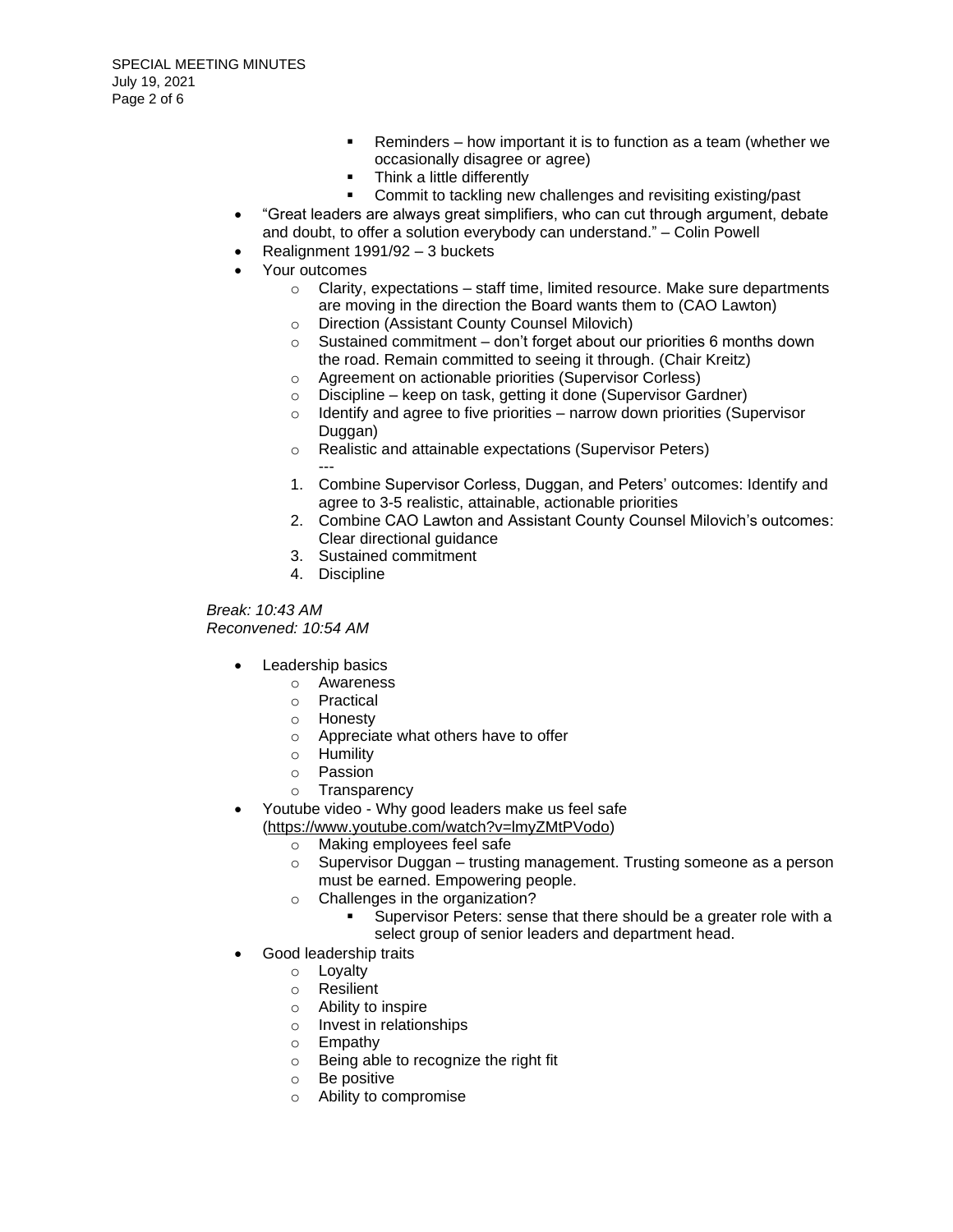o E.I.

- o Don't be risk averse
- Create a culture everyone can and wants to be a part of. It all starts with you!

*Break: 12:06 PM Reconvened: 12:37 PM*

Why Strategic Plan?

- Serves as a framework for decision or for securing support/approval
- Provide a basis for more detailed planning
- Explain our business/organization to others in order to inform, motivate and involve
- Assist benchmarking and performance monitoring
- Stimulate change and become building block for future growth

Road to Strategic Planning Success?

- Must have capacity and commitment
- Skills + willingness + resources ≥ complexity
- Resources needed
	- o Financial capacity
	- o General knowledge about SP
	- o Capability and willingness to gather and analyze data
- Evaluate options
- Recognize it is a living/breathing SP

Strategic Plan needs to be "sold", advertised, believe

Yuba County Strategic Plan – small handheld document to be available in every department, for employees and community/public

Assessment

- One on One meetings with Supervisors
- One on One meetings with Department Heads
- Meetings with the County Administrator
- Review of current Strategic Plan
- Review of Operations (Surface)
- Most important step in the process (RB)

Reviewed current Strategic Plan 2019-2024

- What works with the current SP:
	- $\circ$  Allows for mission and values
	- o (some) useful words
	- o Too much stuff, basic format works
	- o Five initiatives
	- o Recognition of core services

Development

Implementation

- Upon final approval of the SP by the BOS
	- o Monitor and evaluate short, medium and long term outcomes
	- o Market and promote
	- o Day to day management through
		- **•** Leadership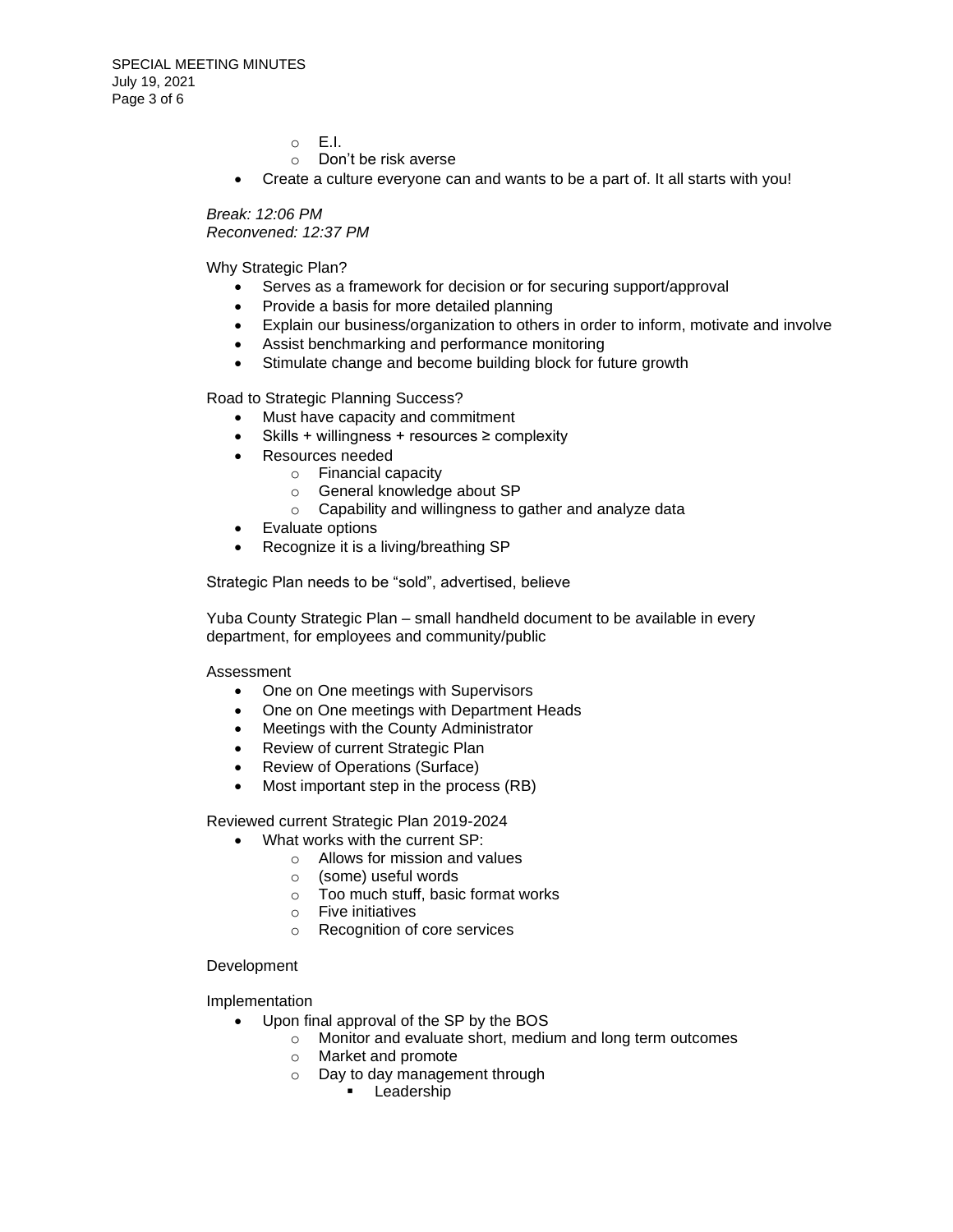- Collaboration
- Political support
- Measurement
- Ad hoc committee
- Supervisor Corless Core Services in SP, this SP seems like extra things we do
- Supervisor Gardner A person needs to be able to see themselves in the SP

Youtube video – Hardest Thing About Deciding Warren Buffet [\(https://www.youtube.com/watch?v=EpJy4lRxVs8\)](https://www.youtube.com/watch?v=EpJy4lRxVs8)

Community Engagement

- Supervisor Gardner interested in community engagement
- Supervisor Corless external scan, reaching out to partners. Value in getting feedback from other partners.
- Supervisor Kreitz none of the terms used in the SP, organizational document, checking in with community to confirm it applies

Vision and mission statements

• Vision and mission recommend for adjustments if necessary

Focus Areas

• Improve County Operations and Support the County Workforce (can they be combined?)

*Break: 2:05 PM Reconvened: 2:10 PM*

Youtube video – Leadership from a Dancing Guy [\(https://www.youtube.com/watch?v=hO8MwBZl-Vc\)](https://www.youtube.com/watch?v=hO8MwBZl-Vc)

To be a good leader, you must have followers

What are they saying?

General Themes

Tops among majority of those interviewed:

- Need for affordable housing / workforce housing
	- o Housing is a barrier to growth
- Hindrance to getting things done = numerous CAO's
- High employee turnover (nothing to measure)
- Current SP
	- o Too broad, not enough specificity, confusing, not interested in current SP, seem like "we just checked the box"
- Need to be more collaborative
- No real, sustainable recognition of employees
- Need to focus for the long-term

Supervisors and CAO:

- Write 5-7 priorities on a piece of paper, cross out all but your top three
- List when you would like them accomplished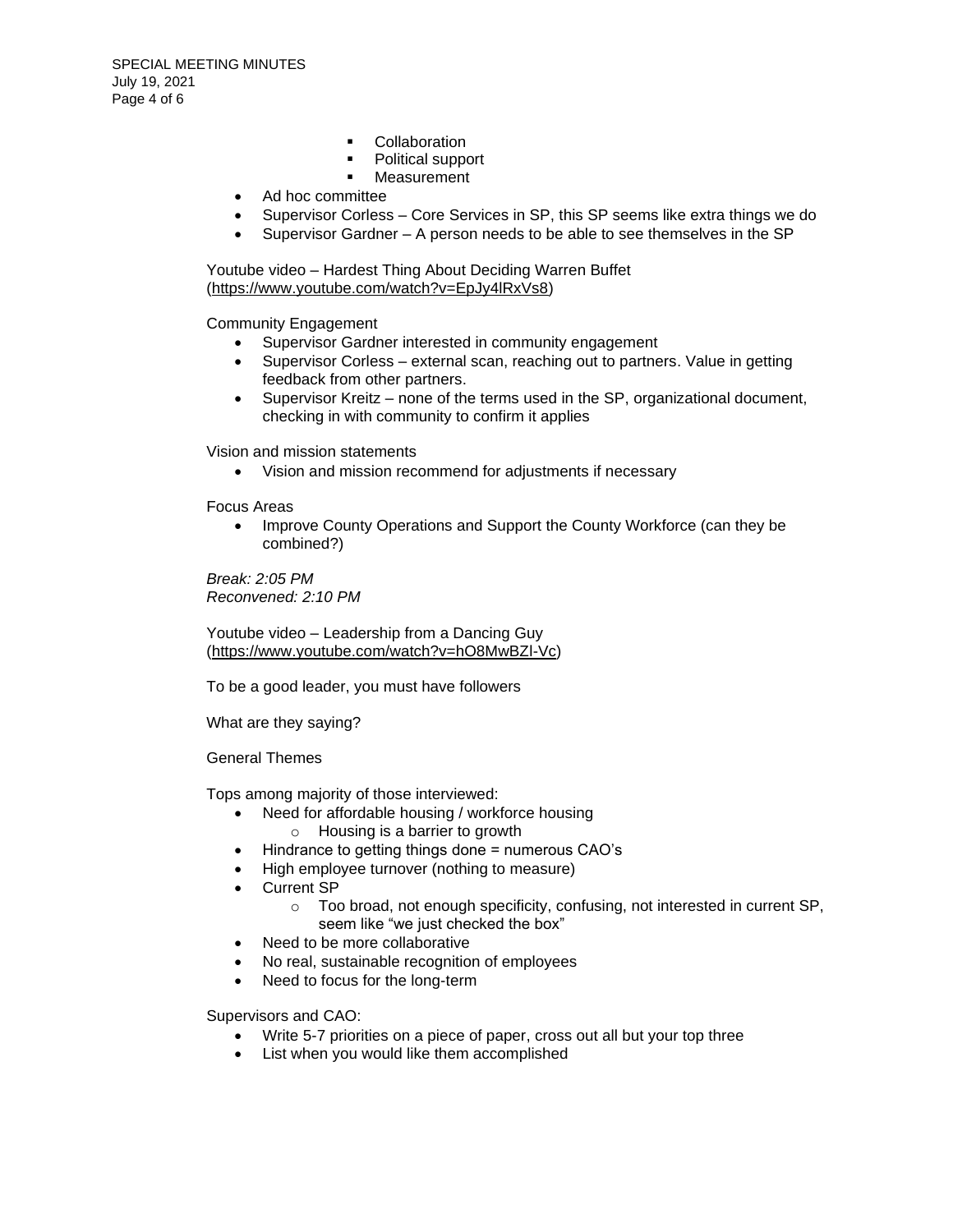#### CAO Lawton

- Strategic planning
- Policy governance
- Employee development
- New finance system
- More cohesive leadership team
- Workforce wellbeing
- Program oriented budget process

Supervisor Kreitz

- Affordable housing
- Broadband
- Long term financial resiliency
- Staff evaluations/feedback system and implementation

#### Supervisor Corless

- Emergency/disaster preparedness, prevention, mitigation, recovery
- Radio system fixed
- Housing create and protect affordable/community housing
- Solid waste solution
- JEDI program
- Continued investment in public lands/sustainable tourism
- **•** Employee wellness/development

#### Supervisor Gardner

- Meet housing needs, Improve quality of life for workforce families
- Build a recreation economy
- Improve county operations
- Ensure public safety
- Protect the environment and public lands

Supervisor Peters

- Affordable housing
- Diversifying economy and year round recreation, Fiscal health
- Staff recognition
- Finish Civic Center
- Jail project in Bridgeport
- **Inventory of County property**
- Sustainable fisheries countywide
- Community Development focus on local projects that could increase tourism recreation

Supervisor Duggan

- Real housing solutions
	- o Better management of water resources
	- o Innovative clean energy solutions
- Diversify economy
- Environmental stewardship more agency collaboration
- 21<sup>st</sup> century conductivity and communication
- Leadership stability for staff